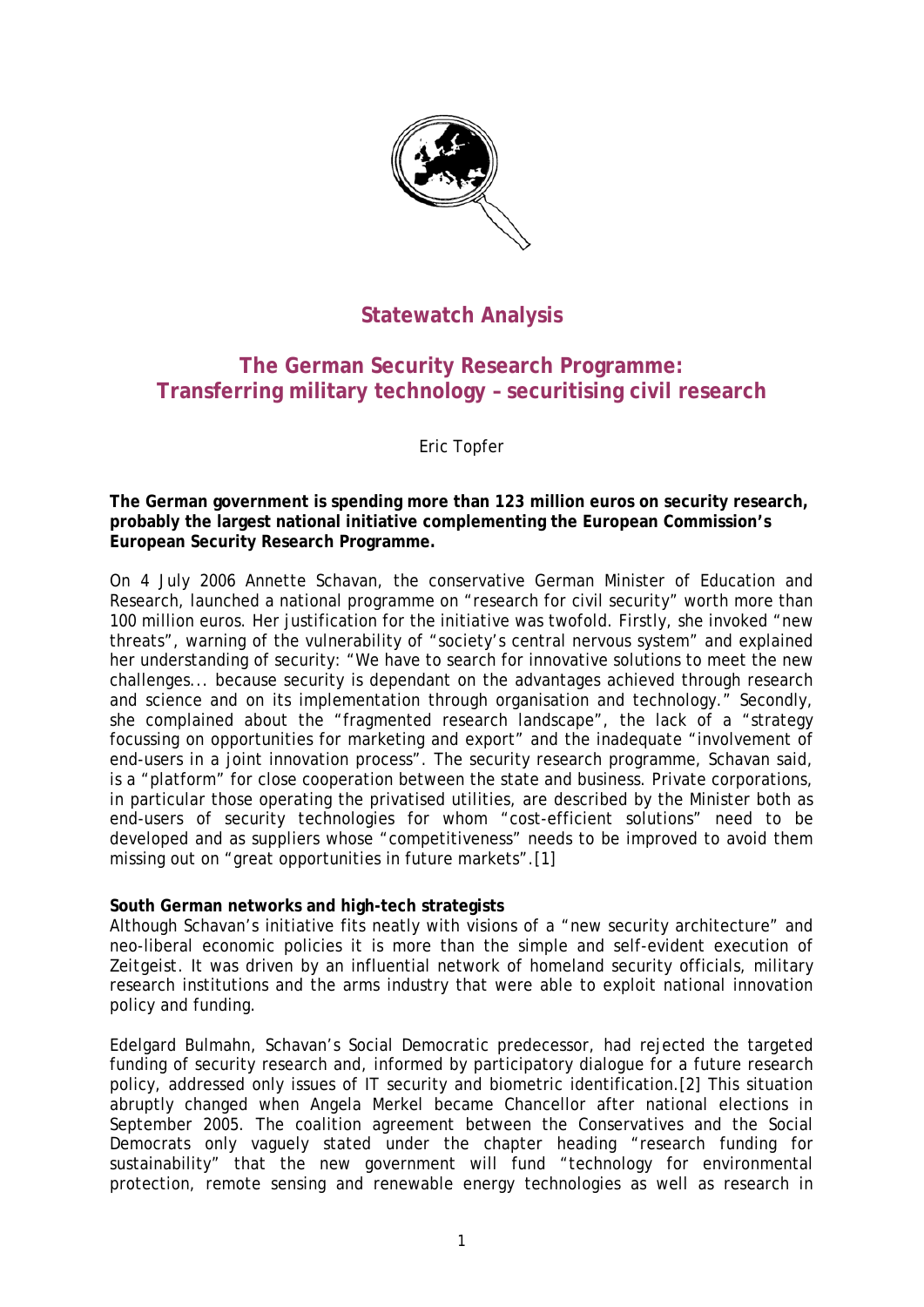security and fusion technology".[3] Decisive steps were rapidly taken after Schavan took up her chair at the Federal Ministry of Education and Research (*Bundesministerium für Bildung und Forschung* – BMBF). In December 2005 Schavan informed parliament that security research would become a priority during her term in office. Between April and June 2006 three workshops were organised to set the agenda for a national security research strategy, involving, as the BMBF reports, around 250 "experts from all relevant areas of security research".[4] Thus, the ministry "created a nationwide research programme in record time," as BMBF State Secretary Thomas Rachel noted.[5]

The criteria which guided the selection of the agenda-setters are unknown, but Rachel reported that the BMBF was advised by the Ministries of Interior and Defence. Most of the workshop participants were from the federal and *Länder* ministries, in particular those from the BMBF, the Federal Ministry of Interior and the Ministry of Defence. There were also representatives from the police forces and disaster control agencies; the arms and IT industry such as EADS, Diehl, Siemens or T-Systems; the large utility network operators such as Deutsche Bahn or Vodafone and of major applied research and engineering bodies such as the Fraunhofer Society for the Promotion of Applied Research, the German Aerospace Centre (DLR) and the Association of German Engineers (VDI).[6]

It is significant that influential interests involved in the security research agenda-setting processes, both at the national and the European levels, are located in the southern German *Land* Baden-Württemberg, which is Schavan's political homeland. The Diehl Corporation, which has a major branch producing arms in Überlingen at Lake Constance, was previously represented in the "Group of Personalities" (GoP) who prepared the European Security Research Programme in 2003/2004 in Brussels.[7] Another GoP member was Karl von Wogau, a Christian Democrat from South Baden and ex-MEP, who was chairman of the European Parliament's Subcommittee for Security and Defence until 2009. As secretary general of the European Security Foundation and the informal Kangaroo Group von Wogau remains an important link between the political arena and the arms industry. Finally, four out of five military research institutes which founded the Fraunhofer Society's Network for Defence and Security Research (*Fraunhofer Verbund Verteidigungs- und Sicherheitsforschung*, VVS) "to strengthen the position of military research" are located in Baden-Württemberg.

The five VVS institutes, which employ a staff of around 1,150 people and were funded with more than 130 million euros by the Federal Ministry of Defence between 2000 and 2007,[8] play a key role for German security research which can be traced back to 2002-2003. In 2003 the Ministry of Defence contracted a VVS member, the Institute for Technological Trend Analysis (INT), to draft a study, *Technological Aspects of Asymmetric Threats*, which was published on 25 January 2005. One day later the report was discussed at a joint consultation between Ministry of Defence agencies mainly engaged in ABC [atomic, biological, or chemical] warfare on one side and Ministry of Interior agencies in charge of civil protection issues on the other. It was agreed to continue the information exchange and use the results of the INT study for the post-9/11 revision of the *Report on Threats* drafted by the Protection Commission, a Federal Ministry of Interior advisory body on issues of civil protection and related research since Cold War times.[9]

The same year, the INT began to organise a series of workshops, *New Technologies – Perspectives on the Future of Military Research*, on behalf of the Ministry of Defence aiming "to bring together research institutions, universities, companies and the armed forces and the arms industry" to discuss unmanned aerial vehicles, autonomous sensornetworks, robotics etc.[10] These workshops bolstered the struggle against shrinking military research budgets and were the backdrop to the formation of the Fraunhofer VVS network, established in November 2002. Military research, once the backbone of the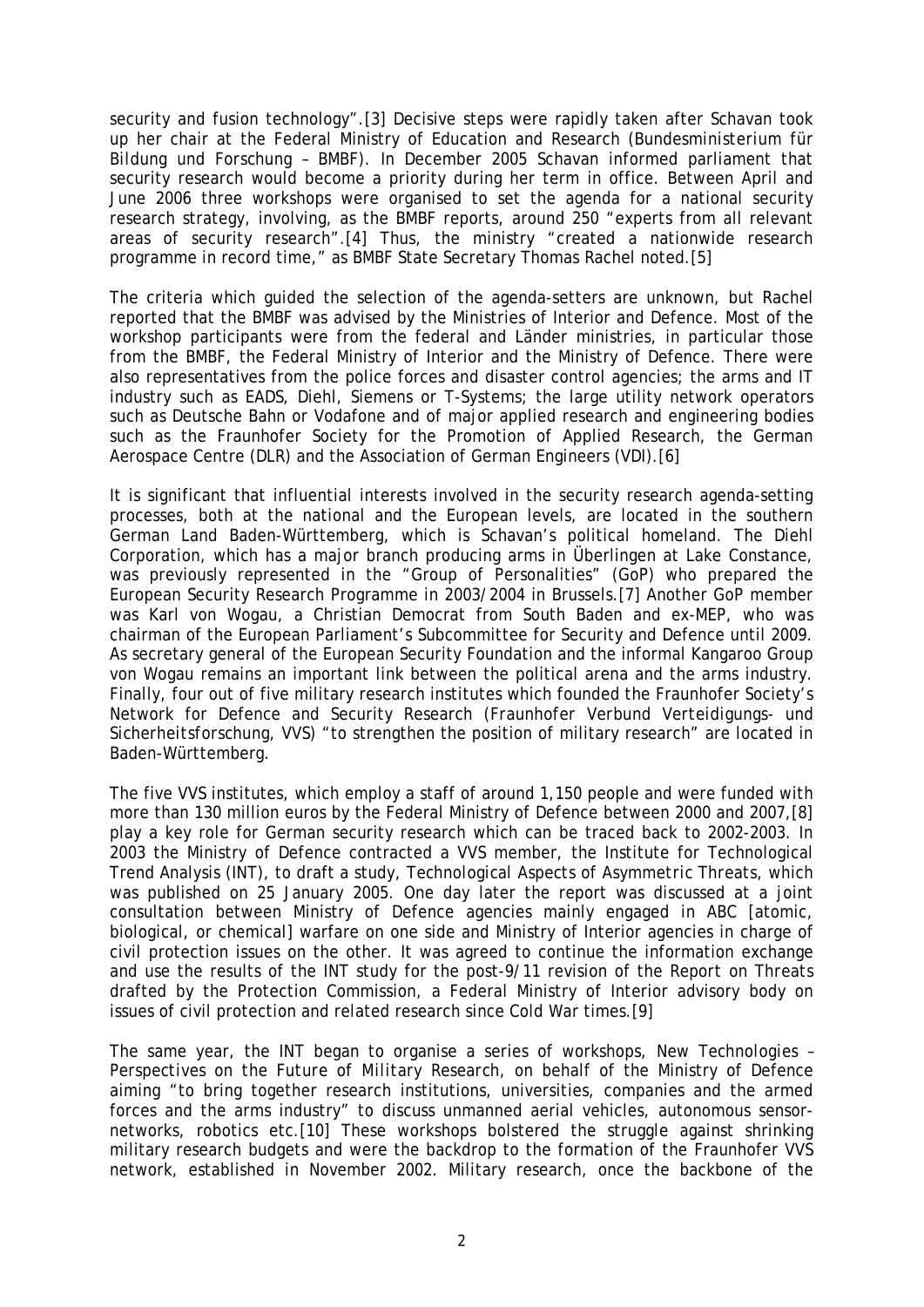Fraunhofer Society,[11] became a problem for the scientists at the Society's headquarters in Munich as federal money spent on this area of research and development decreased from 1.6 billion euro to 984 million euro between 1991 and 2005.[12]

The VVS institutes were led in their efforts to generate research funding by Klaus Thoma, director of the Ernst-Mach-Institute for High Speed Dynamics in Freiburg, who is said to be the "architect" of the German security research programme.[13] Thoma, who was director of a department for research and development at Messerschmitt-Bölkow-Blohm (today EADS) in the 1980s and a professor at the University of the German Armed Forces in Munich from 1994 until 1996, seems to be a top research manager. "Where no networks exist, he is initiating them," said Baden-Württemberg's Minister of Economics when Thoma received the Federal Cross of Merit for his role in "technology transfer" and security research in 2007.[14] With his contacts in regional politics, the Ministry of Defence and the industry Thoma became – besides being a representative of EADS, Diehl, Siemens and the Vice Director of the Federal Criminal Police Office (BKA) – the fifth German member of the European Security Research Advisory Board (ESRAB) in July 2005. ESRAB was responsible for the preparation of the security research programme within the EU's 7th Framework Programme but also recommended the initiation of complementary national programmes.

When Research Minister Schavan announced her plans for the security research programme in 2006, her forum was the "Future Security" conference held in Karlsruhe. This "first security research conference" was organised by the VVS network and was intended to be a "communication platform for all stakeholders, executive agencies, corporations and developers" for "mapping the position of the key players in Germany".[15] Nonetheless, Schavan stressed that the new programme was "only dedicated to civil areas of application". However, she admitted that security research was indeed benefiting from military research, a statement which was underlined by the constitution of the conference programme board. Among its 30 members were all of the directors of the five VVS-Institutes as well the director of the Institute for Communication, Information Processing and Ergonomy of the Research Society for Applied Science (FGAN) ("50 years of research for defence and security"),[16] two officers from the Federal Ministry of Defence and representatives of the arms companies EADS, Diehl, Rheinmetall W & M as well as the European Defence Agency.

Parallel to this initiative, VVS-president Thoma was supported by the President of the Fraunhofer Society, Hans-Jörg Bullinger. As chairman of the "Research Union Economy-Research", (which advises the Federal Government on the development of the so-called "High-tech Strategy", a six billion euro investment programme by the Merkel government to increase competitiveness of German industries), since June 2006, Bullinger set security research on the agenda of this body from the very beginning.[17]

### **Mobilisation of research**

The security research programme was officially decided by the German government on 24 January 2007, and was budgeted with 123 million euros for the period until 2010. "We mobilise research for the protection of citizens," claimed Minister Schavan. The research programme is an integral part of the High-tech Strategy for economic innovation which was decided only a few months before. The stated objective of the programme is to fund "research projects for the development of security technology". To this aim the "strengths of engineers and science and the potential of humanities and social research" will be combined and "end-users of new security solutions" will be involved in the development process from the very beginning in order to anticipate "innovation barriers which could occur later in the context of data protection, costs or practical implementation".[18]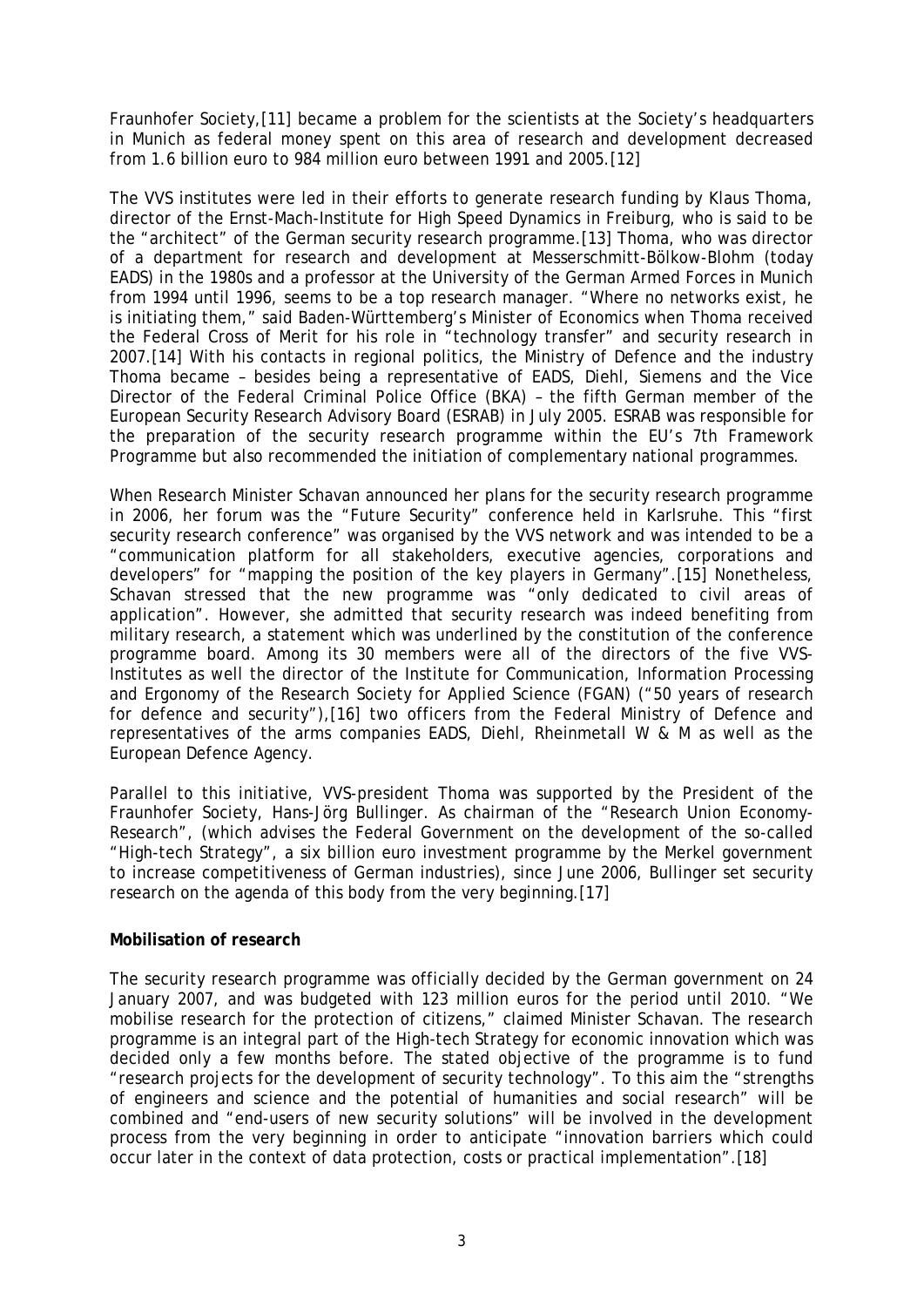Funding is organised along two programme lines. Firstly, "scenario-based security research" aims to develop "system solutions" for the security and control of major events, transport systems, other utilities and supply chains. This programme line's priority is not "the individual technological result but the formation of a community of actors" because the "improvement of cooperation between public authorities and operators of privatised security-relevant utilities" is seen as important. Secondly, "technology networks" will develop "cross-scenario technologies", such as, for example, detection systems and technologies for pattern recognition or person identification. In sum, the BMBF expects "innovative solutions for improving the security of citizens without compromising their freedom".[19]

To supervise if and how these expectations are met is outsourced to others. Although in summer 2007 the BMBF established a security research unit within its "Key Technologies - Research for Innovation" branch, the day-to-day administration of the research programme has been contracted to the VDI Technology Centre (VDITZ), an Association of German Engineers (VDI) enterprise, which had already organised the agenda-setting workshops for security research on behalf of the BMBF. The VDITZ remit encompasses "the professional and conceptual formation of research funding as well as evaluation, assistance and management of research projects".[20] In addition, the VDITZ was assigned by the BMBF as a "National Contact Point" for the European Security Research Programme, and is supporting and advising German research institutions and companies which consider EU applications.

Apart from the VDITZ, German security research is "assisted and steered" by a Scientific Programme Board.[21] Chair of the 18-member group is Klaus Thoma, speaker of the Fraunhofer VVS institutes. The other executives are four representatives from the Federal Agencies (*inter alia* officers from the Federal Criminal Police Office (BKA) and the Federal Office for Information Security (BSI)), one criminologist from Freiburg, a theologian from Tübingen, an expert on biological security, an expert on technical standardisation and nine private sector representatives (from Diehl BGT Defence, Siemens Building Technologies, Bosch Security Systems, the Frankfurt airport corporation Fraport AG and the German postal service Deutsche Post, among others).[22] As members of the European Security Research and Innovation Forum (ESRIF), which continued the work of ESRAB until 2009, the representatives of the Federal Criminal Police Office and Deutsche Post also acted as personal interfaces on the Programme Board at the European level.

In March 2007 Research Minister Schavan presented her programme at the "European Conference for Security Research" in Berlin on the occasion of the German EU Presidency. The event, organised in collaboration with EU Commissioner Günter Verheugen and his Directorate General for Enterprise and Industry, not only kicked-off the European Security Research Programme but also was also used to publish the first calls for national programme proposals. [23] The first German security research project started three months later, in June.

### **Projects for "swarm vigilance" and integrated information platforms**

Up to October 2010 the BMBF granted 91 research projects (the latest to be completed in summer 2013) with an overall budget of 209 million euros. [24] 183 million euros of the total was contributed by the BMBF itself, [25] while additional money came from private sector contractors and federal ministries to fund the involvement of agencies and research institutions, such as the Federal Criminal Police Office (BKA), the Federal Police, the Federal Office of Civil Protection and Disaster Assistance (BBK), and the Armed Forces' Institute for Microbiology.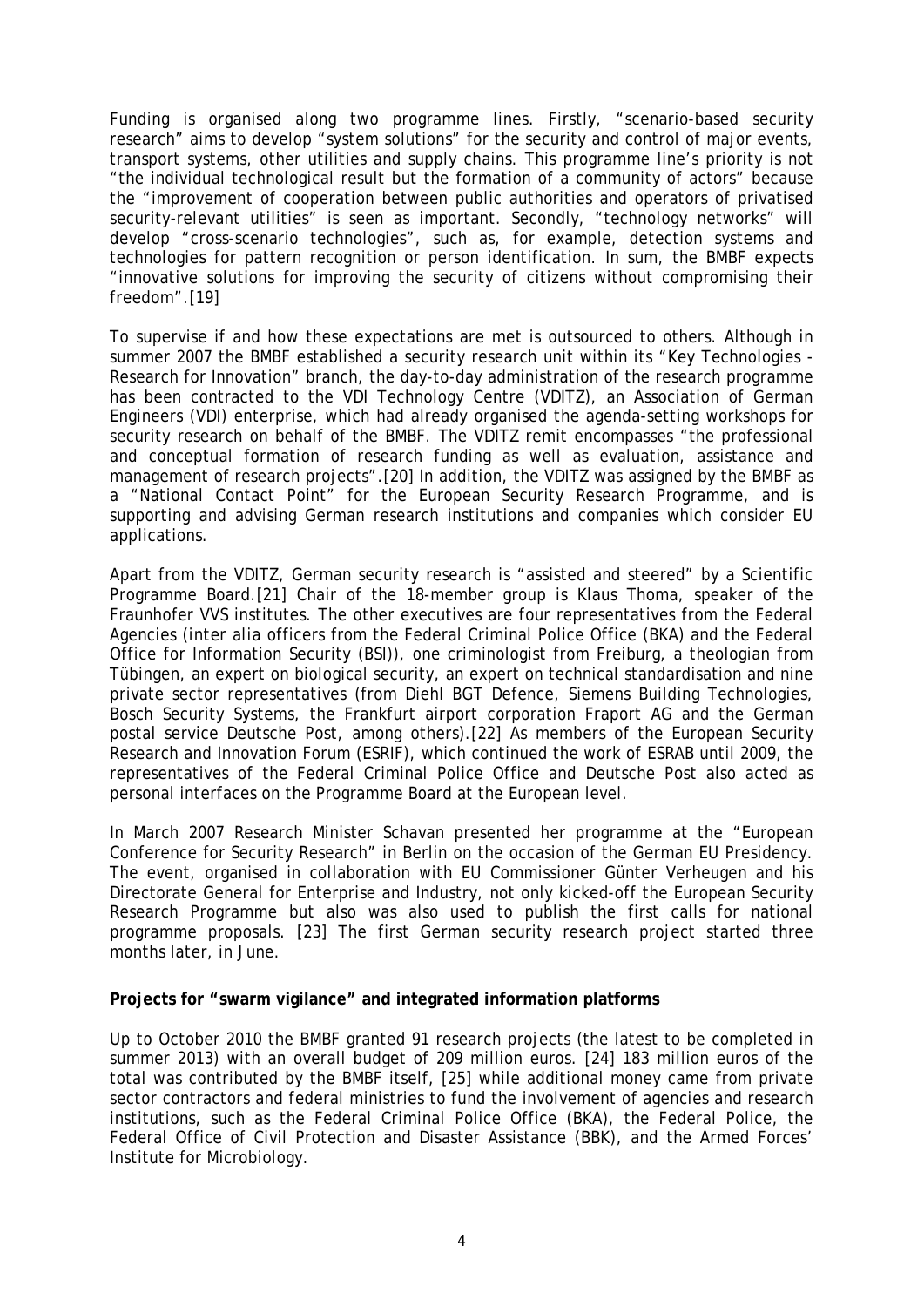The most important programme area so far is the research and development of technologies for the "detection of hazardous substances". Nineteen projects with an overall budget of 43.6 million euros were funded. One focus is the development of Terahertz [electromagnetic radiation] technology that is used, for instance, in "body scanners". Five Terahertz projects are funded with around 11 million euro, plus an ethical evaluation of the technology worth 300,000 euro. Other foci are the development of biochips to detect various biohazards and mass spectrometry sensors that can "smell" chemicals.[26]

Fifteen projects worth 37.6 million euros are funded under the category of the "rescue and protection of people". Most projects in this area address the high-tech management of major events and mass casualties. They envisage camera-supported automated assessment of crowds and computer simulations of their evacuation, RFID-tagged disaster victims, vitality-sensor-networks and swarms of unmanned aerial vehicles integrated into overarching information architectures and decision support systems, interoperable communication platforms networking rescue personnel etc.[27]

Eleven projects address "the protection of transport infrastructure" at a cost of 37.5 million euros, and six projects are funded within the "security and emergency services protection systems" programme with 21 million euro. These two programme areas include the two largest German security research projects, each with more than 8 million euros: The I-LOV project aims to develop an "intelligent safeguarding localisation system for rescuing people trapped or buried under rubble" combining semi-autonomous snake-like search robots, precision tracking of mobile phones and radar technology. Although addressing issues of disaster assistance, a project partner is the Federal Criminal Police Office, precisely its KI 24 unit, which is in charge of technologies for operation and protection, obviously sharing the interest in sophisticated tools for the location of persons.[28]

The other project is SinoVE for "security on open transport systems and railway management". Its description vaguely states:

*The aim of the project is to actively support the various security forces by means of an intelligent security management system which takes various sources of data such as video recordings into account and simulates the scenarios recorded to produce an incident-based control system using system references. Data protection regulations will also be checked parallel to these studies.[29]* 

In plain English, the project will develop a sophisticated video surveillance system, including technologies for person tracking and object recognition, integrated into a decision support system tailored to the needs of the German railway corporation Deutsche Bahn and the Federal Police, as reported by the Interior Ministry's liaison officer at Deutsche Bahn duriong a seminar organised by the Institute for Police Technology in 2008.[30] The project involves key suppliers of German CCTV technology such as Siemens, the Bosch subsidiary VCS Video Communication Systems and Funkwerk plettac electronics. The crucial assessment of public acceptance and data protection issues are left to the enduser Deutsche Bahn.

Police forces are involved directly or as associated partners in at least ten German security research projects. The Federal Armed Forces are participating in three more projects worth 3.2 million euros. Two study the detection of biological and hazardous chemical substances, the other focuses on "enhanced-performance, permeable protective clothing using new absorbents and vital sign sensors". Here the "dual use" character of some of the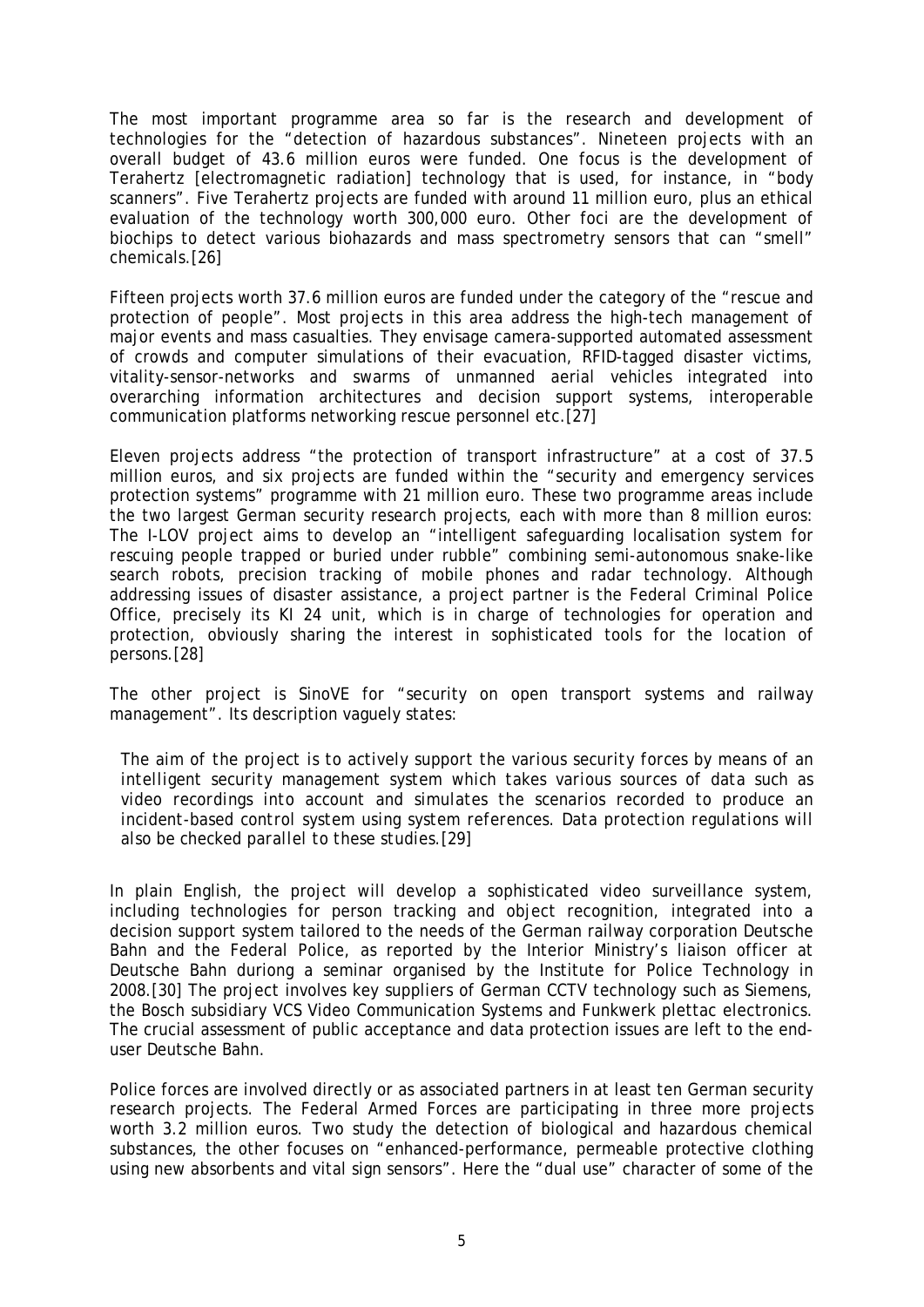projects becomes obvious when technologies for ABC warfare and for the infantrymen of the 21st century are developed under the label of "civil security". The relation with the military and arms industry is less obvious in other projects. The 3 million euro AirShield project, for instance, aims to research and develop drone swarm applications for "airborne remote sensing for hazard inspection". Project partner, Microdrones, has been developing so-called Quadrocopter drones in collaboration with Diehl BGT Defence since 2004; they are now used by German police forces in the Saxonia and Lower Saxony regions and were recently deployed against an anti-nuclear protest. Moreover, a researcher in charge of studying the social aspects and public acceptance of drones is a member of the German Atlantic Society, a network of officials from the Ministry of Defence, security policy people and high ranking German soldiers such as ex-NATO general Klaus Naumann.[31] Hailing drones as "rescuers from the sky", his study predictably concludes that 95 per cent of citizens interviewed welcomed the AirShield system.[32] In this case it is clear that "civil protection" is used as a vehicle to open civil markets and the public mind for technologies with military origins, while implicitly enhancing their capabilities for warfare operation.

A series of six projects funded with 9.4 million euro is dedicated to protection against the failure of critical infrastructure – mainly focussing on the security of energy supplies and drinking water by improving inter-organisational risk management and crisis communication. In 2010 several projects aiming to develop pattern recognition technologies were started, among others for automated and predictive video-tracking of persons in large-scale camera networks, for the automation of fingerprint detection at crime scenes, or for computerised image analysis to detect victims, offenders and scenes of child pornography when mining large amounts of online data and confiscated hard drives. As in the field of Terahertz technology this research is also consulted by a project on the ethical and social dimensions of pattern recognition.

Recently, seven projects were granted in the area "protection of supply chains". In addition, the assessment and selection of proposals submitted to a call on biometrics is expected in winter 2010. International cooperation is also encouraged and calls for collaboration with Israeli and French partners were published. Seven projects were selected for funding, such as the RETISS project that aims to develop sensor-networkbased "real-time security management" on Germany's and Israel's roads. A future call for cooperation with partners in the USA is in preparation.[33]

To underline the declared commitment of the research programme to frame security not only as a technical problem but also to understand its social aspects, additional projects are funded in the "societal dimensions of security research" programme area which makes up 6 per cent of the total security research budget. While some of these projects address very practical issues such as information exchange to prevent school shootings or drug control in "failed states", others have a more theoretical focus and aim to understand policy-making in the field of internal security, urban experiences of (in)security or the interplay between processes of "radicalisation" and external policy. However, all eventually aim to devise "solutions" and policy recommendations.

Apart from this dedicated area for social research, scholars with backgrounds in law, social research or the humanities were involved in around 35 of the technology-oriented projects.[34] However, most of them were concerned with understanding and improving human-machine interaction and inter-organisational communication or with standardisation issues. Only around a dozen of the techno-system-projects encompass some kind of technology assessment. To expect all of them to meet professional standards is doubtful, given the above mentioned example of the AirShield project.[35]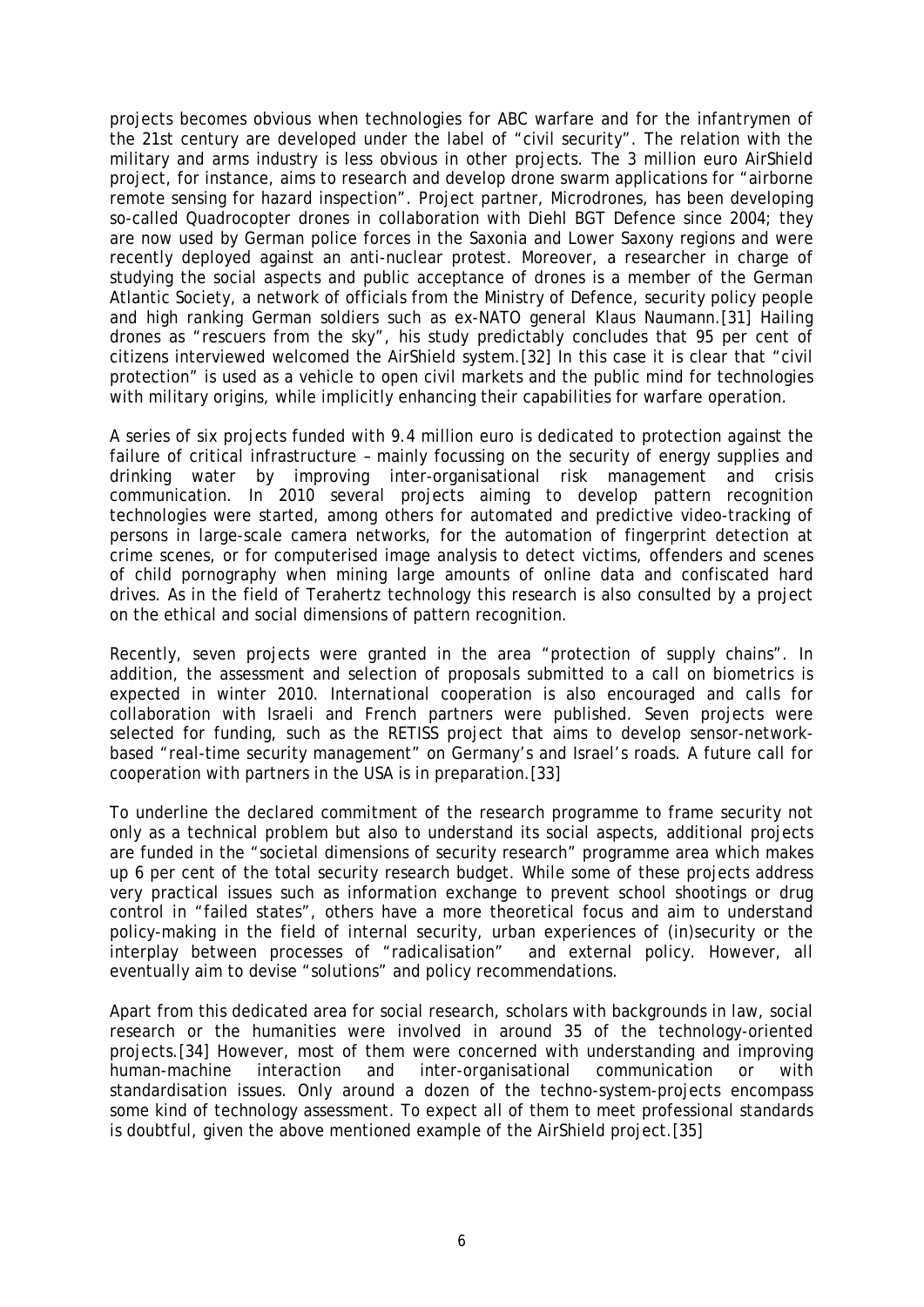To summarise, funded is large-scale and automated surveillance through networks of cameras and other sensors, biometric access control systems, the operation of robots and drones, bomb-resistant buildings, sophisticated command-and-control centres, networked operations and computerised crowd management but also research in public relations and inter-organisation communication during emergency situations and in the responsibilities of citizens to be prepared for future crises. Independent assessment of the broader ethical, societal and political implications of these projects for "swarm vigilance"[36] only takes place at the margins of the programme. Where an assessment of the massive threats to civil liberties posed by large-scale and ever intrusive surveillance or platforms for seamless information flows and data sharing is seriously incorporated into technology development it seems that the proposed remedies are limited to so-called privacy-enhancing technologies, for instance, the pixellation of faces caught on camera or the computerised modification of body shapes displayed by Terahertz scanners. That such techno-solutions to privacy problems add an additional layer to the systems' complexity and might obscure their actual function even more, while social control over anonymised masses it tightened in the name of security, seem to be issues immune against critical discussion. Defending the Western life-style from any form of disruption is the overall rationale. Questioning the socio-economic and political roots of insecurities is far beyond the imagination of the security research programme.

#### **And the winners are...…**

Two hundred and seventy-six research institutions, companies, public bodies and nonprofit organisations have benefited from the German security research programme so far. Thirty of these bodies have accumulated more than 50 per cent of BMBF's funding.

The main beneficiary is the Fraunhofer Society which is the most successful of the German security research applicants. Eighteen of its 60 research institutes participate in 22 projects, getting more than 18 million euro. Almost 50 per cent of this money flows to the institutes of the Fraunhofer Network for Defence and Security Research (VVS). Thus, a key player in setting up and steering the programme also became its top grantee. In addition, the Fraunhofer Society is also among the major contractors of the European Security Research Programme in which it participates in 18 out of 90 funded projects.[37]

Technical universities are also among the programme's winners: first the Albert-Ludwigs-University, Freiburg, and particularly its Institute for Microsystem Technology (IMTEK), which is the core of a regional cluster of autonomous micro-systems that also involve Fraunhofer VVS institutes and several other spin-offs. [38]

For the private sector it is difficult to get the complete picture as it is hardly possible to disentangle relations between subsidiaries and their umbrella corporations. However, it seems that Siemens is the top contractor among private corporations, getting 5.1 million euro shared among at least three individual Siemens companies. Other major winners are SAP, a German enterprise software house, Smith Heimann, known for its airport scanners, and the Bosch Group's security system unit. Well-known military contractors such as the arms and aerospace giant EADS, Rohde & Schwarz, a company developing and marketing electronics for military signal intelligence and the biometrics corporation L-1 Identity Solutions, recently sold to the Safran Group and BAE Systems, are among the top 40 of German security research.

In terms of geographical distribution most security research money is spent in Germany's largest *Land*, North Rhine Westphalia, closely followed by Baden Württemberg, Research Minister Schavan's political homeland. Contractors in both *Länder* won more than 38 million euro funding. The other major winners are Bavaria and Berlin, each with around 25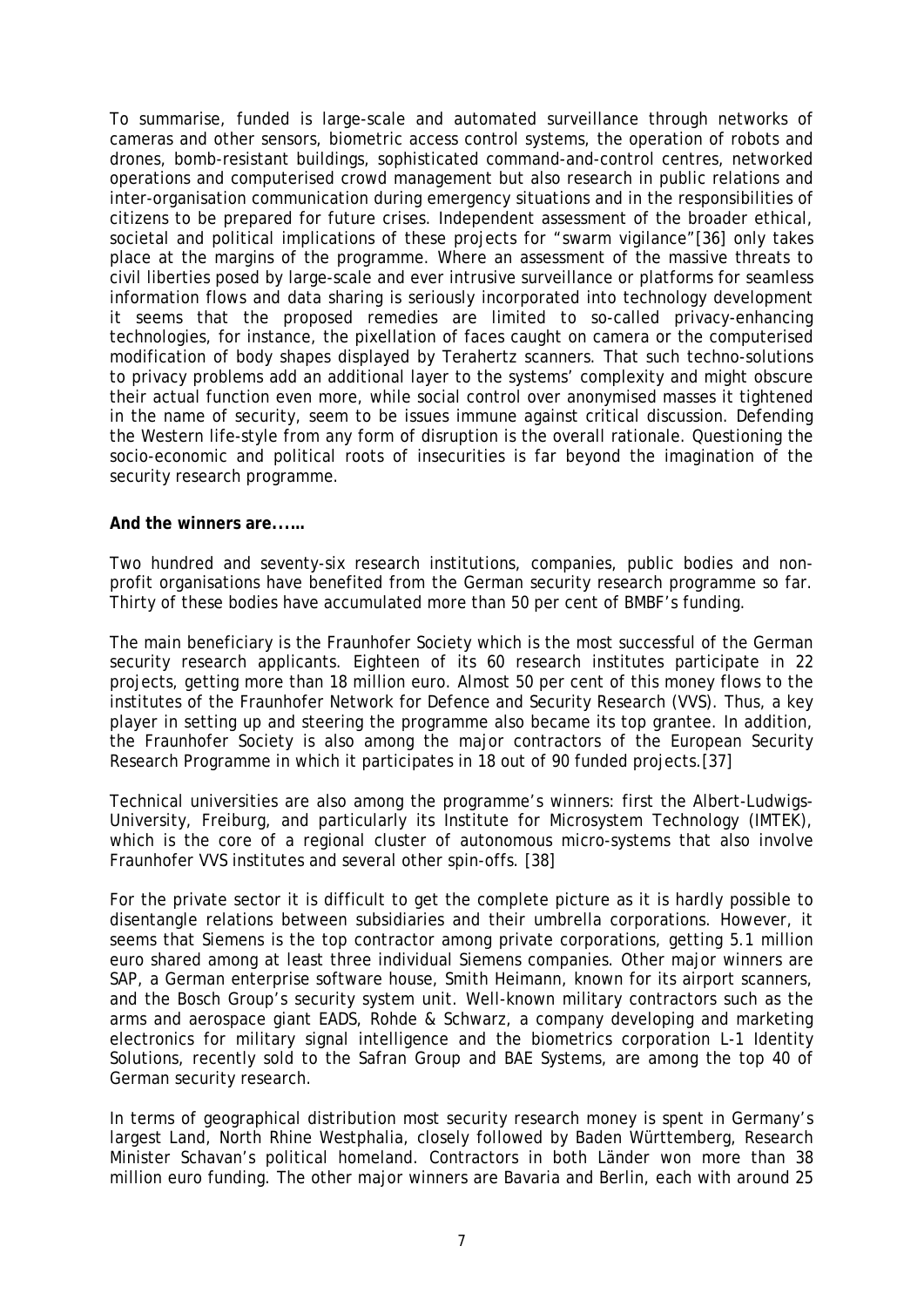million euro. Next are Lower Saxony and Hesse, which receive 10 million euro each, and, surprisingly, the East German *Land* Thuringia receiving 8 million Euro. The geographical picture clearly shows the overwhelming dominance of regional security research clusters in the German capital Berlin, around the cities of Freiburg and Karlsruhe in Baden-Württemberg, around the Bavarian capital of Munich and in the Thuringian city of Jena. With the exception of Berlin where most security research money flows to the University Hospital Charité and the Technical University, these cluster are centred around oldestablished entities of military research and development, i.e. the Fraunhofer VVS institutes in Freiburg and Karlsruhe, EADS, the German Aerospace Centre DLR and Rohde & Schwarz in Munich and its suburb Ottobrunn, and the Jenoptik AG in Jena, generating around 30 per cent of its annual turnover by contracts of the Ministry of Defence.

#### **Militarised techno-structures for "networked security"**

German security research originates in the emerging civil-military cooperation that has been blurring the line between the armed forces, the police and disaster control agencies for the last decade. The transformation of the Armed Forces launched in 1999 not only aims to optimise global military power projection but also to expand the mission at home. The Defence Policy Guidelines 2003 call for an increasing cooperation between the military and homeland security officials justified by the "protection of the population and vital infrastructure against terrorist and asymmetric threats",[39] and the national security strategy published in 2006 established the new paradigm of "networked security".[40]

The creation of the Armed Forces Base (*Streitkräftebasis*) in 2000 that integrated military command, reconnaissance and intelligence, logistics and training for all three services was guided by visions of network-centric warfare. In addition, it established a "new territorial network" for civil-military cooperation under the Armed Forces Support Command (*Streitkräfteunterstützungskommando*) which meant the territorial reorganisation of regional command structures according to the geographies of civil administration. As an important counterpart for the armed forces within civil-military cooperation evolved the Federal Office for Civil Protection and Disaster Assistance (*Bundesamt für Bevölkerungsschutz und Katastrophenhilfe* – BBK) that was installed by the Federal Ministry of Interior in 2004. The BBK institutionally underpinned the new concept of "population protection" fusing traditional "civil protection" against (Cold War) ABC strikes and "disaster protection" against natural hazards and major man-made accidents.

These interfaces between the military and internal security agencies provided the arena for promoting military-style techno-solutions for "new security". Serving as incubator for the proliferation of "dual use" thinking they facilitated the spill-over of "innovations" developed for network-centric warfare and full-spectrum reconnaissance into areas of civil application. Thus, civil-military cooperation unlocked the window of opportunity which was pushed open by the security research advocacy coalition of homeland security officials, military research institutions and the high-tech arms industry. Disentangling the dynamics between pulling and pushing technology in this process is impossible. However, it is clear that the tempting promises of savvy engineers in search for new research resources significantly influenced policy concepts for sensor-networked security at all levels of operation.

To conclude, in the context of security research the civil realm is not only colonised by military logic but also by a mentality that frames security as technical problem that can be fixed by engineers. The actual marginalisation of serious assessment of the ethical and social implications of these new technologies is unmasking the political assurance for sensitive research as lip service aimed to appease critique.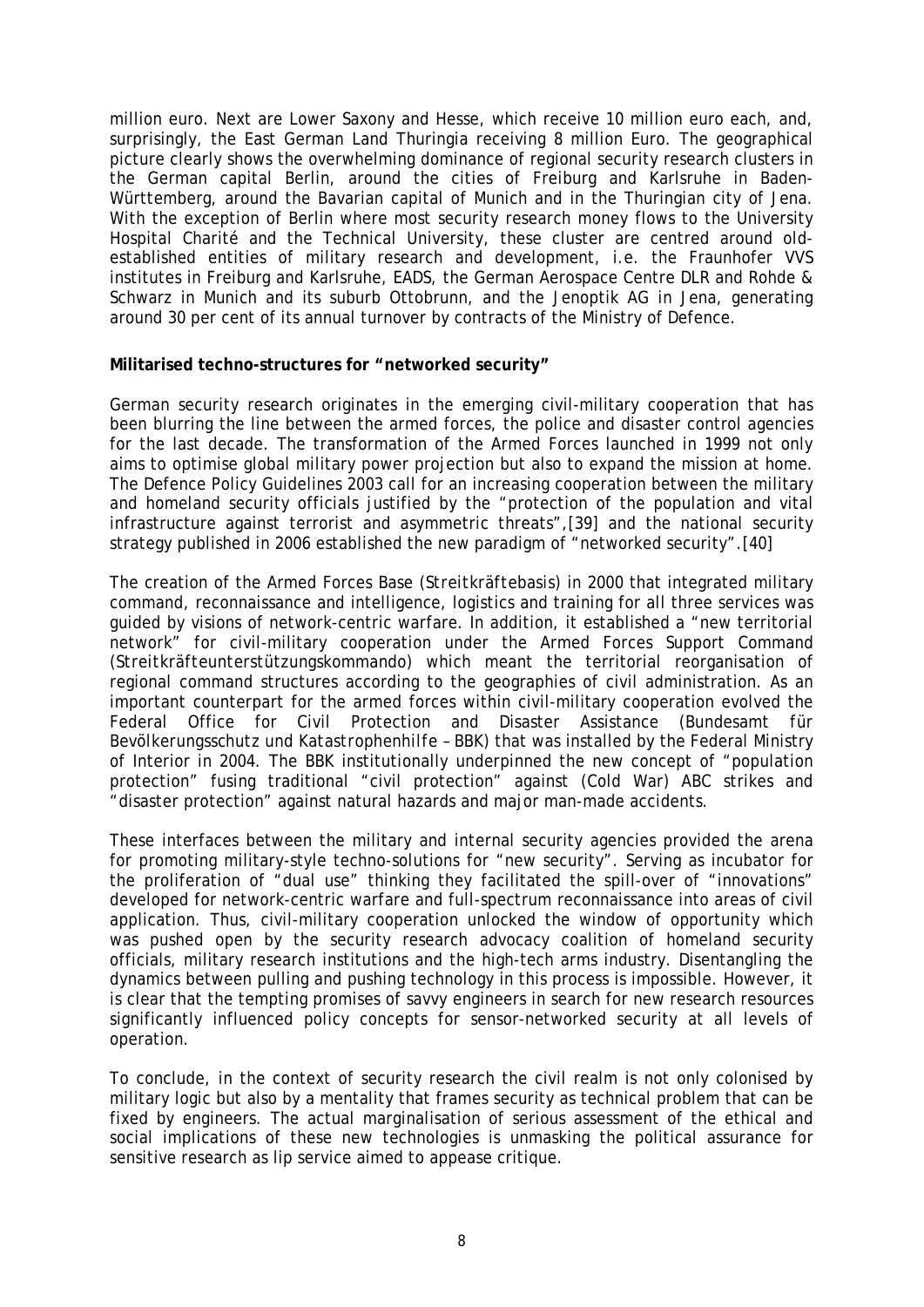This Analysis first appeared in *Statewatch Journal* Vol 20 no 3/4

### **Footnotes**

*1. Schavan, A.: Sicherheitsforschung – Herausforderung und Notwendigkeit zum Schutz der Gesellschaft. Speech held at the 1st Future Security Symposium in Karlsruhe on 4 July 2006. http://www.bmbf.de/pub/mr\_20060704.pdf* 

*2. BMBF (2003): Eine erste Bilanz – Futur: Der deutsche Forschungsdialog, Bonn, p. 34ff. http://www.bmbf.de/pub/futur\_eine\_erste\_bilanz.pdf* 

*3. Gemeinsam für Deutschland. Mit Mut und Menschlichkeit. Coalition Agreement of CDU, CSU and SPD, 11.11.05, p. 47f.* 

*4. BMBF (2007): Forschung für die zivile Sicherheit. Programm der Bundesregierung, Bonn/Berlin, p. 20. http://www.bmbf.de/pub/forschung\_fuer\_zivile\_sicherheit.pdf* 

*5. Rachel, T.: Sicherheit – eine Frage der Technologie? Speech held on 10.10.06. http://www.bmbf.de/pub/pstr\_20061010.pdf* 

*6. List of participants are part of the documents received through a Freedom of Information request from the BMBF on 16.3.10.* 

*7. Hayes, B. (2006): Arming Big Brother: The EU's Security Research Programme, Amsterdam.* 

*8. Federal Parliament Document BT-Drs. 16/10156, 21.8.2008* 

*9. Engelhard, N. (2005): Bericht über die Ergebnisse der Konsultationsrunde mit dem BMVg. Presentation held at the 54th Annual Conference of the Protection Commission of the Federal Ministry of Interior BMI on 5.5.05.* 

*http://www.bbk.bund.de/nn\_536770/Schutzkommission/SharedDocs/Vortr\_C3\_A4ge\_20Ja hrestagung/Vortrag\_20Engelhard\_202005,templateId=raw,property=publicationFile.pdf/V ortrag%20Engelhard%202005.pdf* 

*10. INT (2005): Jahresbericht 2005. Euskirchen, p. 64f.* 

*11. Hohn, H.W. / Schimank, U. (1990): Konflikt und Gleichgewicht im Forschungssystem. Frankfurt/Main, pp. 171-232.* 

*12. BMBF (2005): Forschung und Innovation in Deutschland 2005, Bonn/Berlin, p. 45ff. http://www.bmbf.de/pub/forschung\_und\_innovation\_05-07.pdf.* 

*13. http://www.zeit.de/2008/50/N-Sicherheit-Klaus-Thoma* 

*14. Baden-Württemberg Ministry of Econmics Press release 6.9.07. 15.* 

*http://www.emi.fraunhofer.de/Dokumente/PDFs/future\_security\_program\_06.pdf* 

16. This was the motto of the 50th anniversary of the FGAN which was meanwhile *incorporated by the Fraunhofer Society. http://www.fgan.de/fgan/fgan\_c43\_de.html 17. http://www.forschungsunion.de* 

*18. BMBF press release 010/2007, 24.1.07* 

*19. BMBF (2007): Forschung für die zivile Sicherheit. Programm der Bundesregierung, Bonn/Berlin, p.8* 

*20.http://www.vditz.de/home/kompetenzen/forschungsfoerderung/forschung-fuer-diezivile-sicherheit/index.html* 

*21. BMBF: Forschung für die zivile Sicherheit, a.a.O., S. 47* 

*22. http://www.bmbf.de/de/11781.php* 

*23. BMBF press release 059/2007, 26.3.2007; http://www.src07.de* 

*24. BMBF: Nationale Förderung in der Sicherheitsforschung.* 

*http://www.bmbf.de/de/11770.php* 

*25. Author's calculations on the basis of the Federal Funding Catalogue: http://foerderportal.bund.de/foekat/jsp/StartAction.do?actionMode=list*